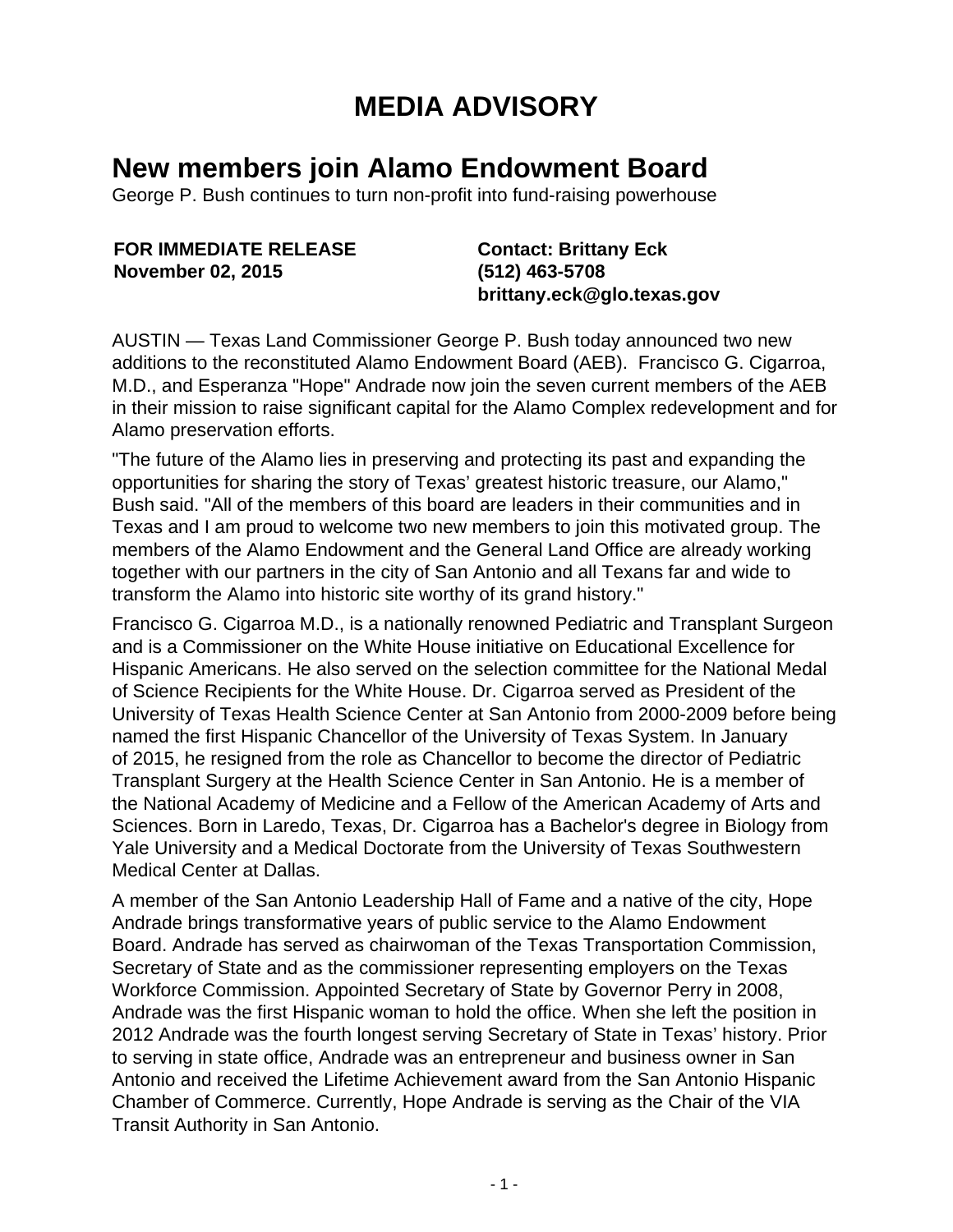As Texas Land Commissioner, Bush oversees the Alamo on behalf of all Texans. As chairman of the Alamo Endowment, Bush leads a board of Texas titans focused on fund-raising for the Alamo's future.

The Alamo Endowment Board members are:

- Ramona Bass
- Gene Powell
- Red McCombs
- Jim Dannenbaum
- Lew Moorman
- Welcome Wilson Jr.

Previously appointed AEB member biographies:

A 6th generation Texan, Ramona Bass was born and raised in San Antonio in a family where the spirit of the Alamo and what it symbolized pervaded her childhood. She has been a lifelong student of history in general and Texas in particular. She and her husband Lee live in Fort Worth and along with various civic interests concentrate their philanthropy on wildlife conservation and education, not only in Texas, but nationally and internationally as well. Most recently, she has been involved with her hometown's Mission Reach Ecosystem Restoration and Recreation Project, specifically the Mission Espada. She is an avid supporter and co-chair of the Fort Worth Zoo and has been the driving force behind its privatization and recognition as one of the top 5 zoos in the country.

James D. (Jim) Dannenbaum attended The University of Texas at Austin, where he earned his Bachelor of Science degree in Civil Engineering. Dannenbaum currently serves as Chairman of Dannenbaum Engineering Corporation, a Texas-based consulting engineering firm. Headquartered in Houston, Texas, with regional offices in Austin, Dallas, El Paso, Fort Worth, Laredo, McAllen and San Antonio. Dannenbaum employs over 220 people and is one of the most respected civil design firms in Texas. Governor Perry appointed Mr. Dannenbaum to the U.T. System Board of Regents in 2007.

Red McCombs is the founder of the Red McCombs Automotive Group, a co-founder of Clear Channel Communications, and a former owner of the San Antonio Spurs, Denver Nuggets, and the Minnesota Vikings. He is the namesake of the McCombs School of Business at the University of Texas at Austin. He served as Chairman of the Board of Trustees of his alma mater, Southwestern University, and Chairman of the University of Texas' M. D. Anderson Cancer Center in Houston. McCombs has owned nearly 400 businesses during his career.

Lew Moorman joined technology startup Rackspace Hosting in April 2000, serving in a variety of executive roles there over 14 years, including President and Chief Strategy Officer. He helped grow the company to \$1.3 billion in annual sales. Lew remains on the Board of Directors while pursuing new entrepreneurial endeavors in the technology space. He is active in the San Antonio community, serving on several boards including Texas Biomed. A native of San Antonio, Lew received a B.A. from Duke University and a J.D. from Stanford Law School.

William Eugene "Gene" Powell earned a bachelor's and master's degree in Finance at The University of Texas at Austin while on a full athletic scholarship playing football under Coach Darrell K Royal. He served on The University of Texas System Board of